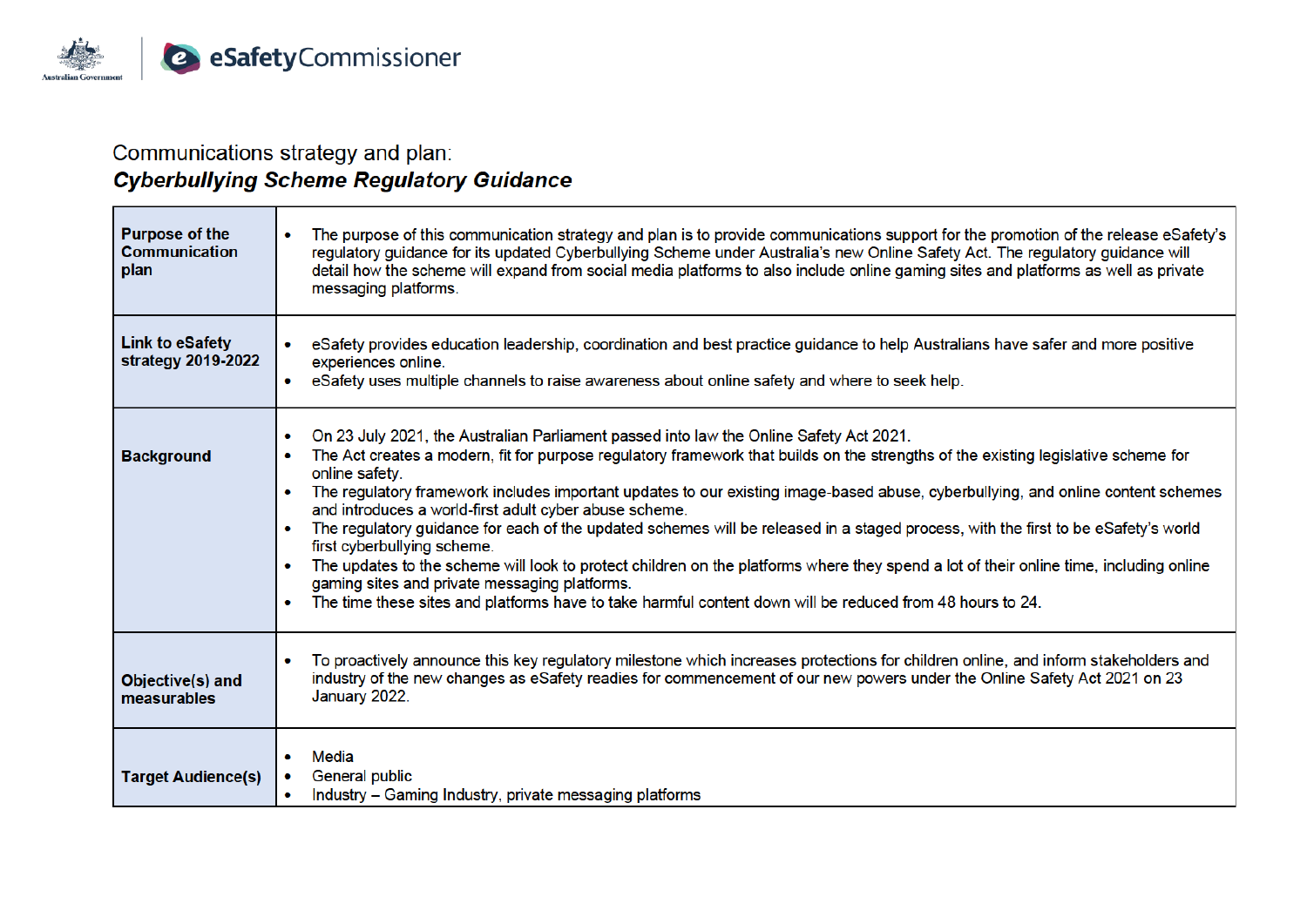

|                                                 | Stakeholders - TEPs, Schools, Parent associations                                                                                                                                                                                                                                                                                                                                                                                                                                                                                                                                                                                                                                                                                                                                                                                                                                                                                                                                                                                                                                                                                                                                                                                                                                                                                                                                                                                                                                                                                                                                                                                                                                                                                                                                                                                                                                                                                                                                                                                                                                                                                                                                                                                                                   |
|-------------------------------------------------|---------------------------------------------------------------------------------------------------------------------------------------------------------------------------------------------------------------------------------------------------------------------------------------------------------------------------------------------------------------------------------------------------------------------------------------------------------------------------------------------------------------------------------------------------------------------------------------------------------------------------------------------------------------------------------------------------------------------------------------------------------------------------------------------------------------------------------------------------------------------------------------------------------------------------------------------------------------------------------------------------------------------------------------------------------------------------------------------------------------------------------------------------------------------------------------------------------------------------------------------------------------------------------------------------------------------------------------------------------------------------------------------------------------------------------------------------------------------------------------------------------------------------------------------------------------------------------------------------------------------------------------------------------------------------------------------------------------------------------------------------------------------------------------------------------------------------------------------------------------------------------------------------------------------------------------------------------------------------------------------------------------------------------------------------------------------------------------------------------------------------------------------------------------------------------------------------------------------------------------------------------------------|
| <b>Key overarching</b><br>proactive<br>messages | Six years ago, we became the Children's eSafety Commissioner, the first government online safety regulator in the world with a<br>focus on protecting Australian children online.<br>But in this short time, we've seen our remit widen to the protection of all Australians.<br>$\bullet$<br>We've also seen abuse spread from the major social media sites and surfacing on new platforms and in new ways, which is why it is<br>so imperative our laws continue to keep pace with this rapid evolution.<br>Under the Online Safety Act 2021, we will wield expanded powers to protect all Australians on all platforms where harm is occurring.<br>$\bullet$<br>And this includes important updates to our very first scheme that protects children from being bullied online.<br>$\bullet$<br>Six years on, this is still the only regulatory scheme in the world that performs this important function, and these updates will make<br>sure it continues to provide protection to children on the platforms where they are spending much of their online time.<br>We know bullying isn't just confined to the big social media sites.<br>$\bullet$<br>And for this reason, and for the first time anywhere in the world, our cyberbulling scheme will now provide important protections for<br>children on online gaming sites and platforms as well as on private messaging apps which have become an increasingly popular<br>means for children to communicate with one another.<br>Added to this, the time platforms have to remove harmful content after receiving a notice from the eSafety Commissioner will be<br>halved, from 48 hours to 24, greatly reducing the mental and emotional distress experienced by young victims.<br>The Government's basic online safety expectations, the forthcoming industry codes, and our own Safety by Design initiative will also<br>$\bullet$<br>encourage industry to be more transparent and take a greater role in the protection of their users, particularly children.<br>While countries around the world look to the eSafety model as they take their first tentative steps towards online regulation,<br>Australian is again leading the world in making the internet a safer place for all Australians. |
| <b>Key stats</b>                                | Around 1-5 kids report being bullied on online games (State of Play: Youth and online gaming 2018)<br>New research we'll be releasing in 2022 shows that 60% of children with up to 5 social media and gaming profiles report being<br>$\bullet$<br>bullied online. If they have 10 or more profiles this increases to 70% (Youth Survey 2022)<br>While close to half (45%) of children surveyed said they had been treated in a hurtful or nasty way online, more children said they<br>followed eSafety's advice by blocking and unfriending perpetrators and talking to their parents and friends about being bullied online<br>compared to when similar research was conducted in 2017.<br>In 2017, only 46 percent of young people blocked or unfriended people. By 2020, we have seen 64 percent of young people taking<br>these actions.<br>66 per cent of young people told their parents of their bad experiences online, an increase from 55 per cent from 2017.                                                                                                                                                                                                                                                                                                                                                                                                                                                                                                                                                                                                                                                                                                                                                                                                                                                                                                                                                                                                                                                                                                                                                                                                                                                                                          |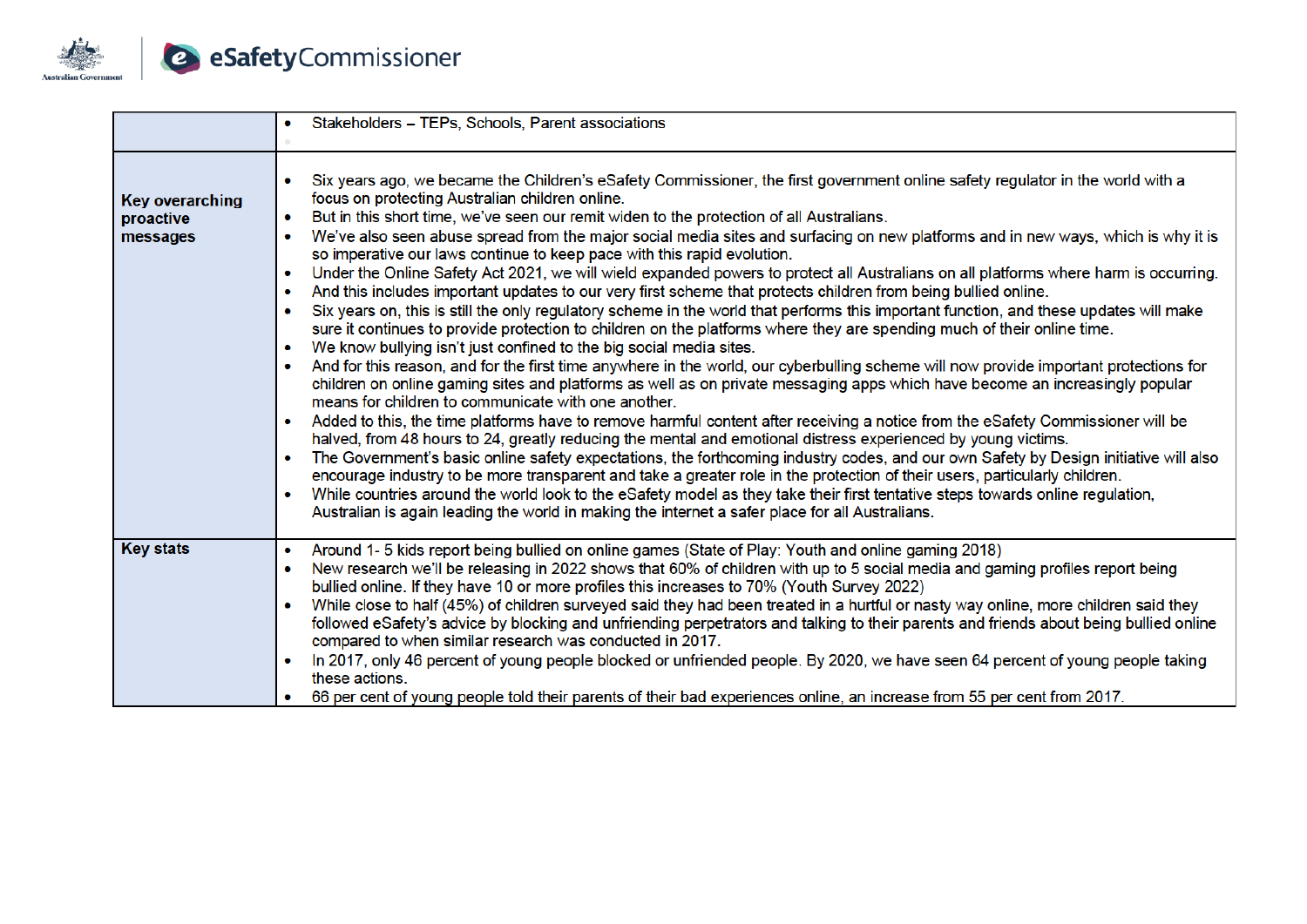

## **Communications action plan**

| <b>Channel/Audience</b> | Aim                                                                                                                                                                                                                                                                                                                                                                                                                                                                                                                                                                                                       | Communications collateral - items required                                                                                                                                                                                                                                                                                                                                     | Who to action | By When?   |
|-------------------------|-----------------------------------------------------------------------------------------------------------------------------------------------------------------------------------------------------------------------------------------------------------------------------------------------------------------------------------------------------------------------------------------------------------------------------------------------------------------------------------------------------------------------------------------------------------------------------------------------------------|--------------------------------------------------------------------------------------------------------------------------------------------------------------------------------------------------------------------------------------------------------------------------------------------------------------------------------------------------------------------------------|---------------|------------|
| <b>Media</b>            | regarding updates to our world-<br>first cyberbullying scheme,<br>including our new jurisdiction<br>over video game platforms,<br>messaging apps and other<br>platforms used by children. This<br>would include a sneak peek at<br>our latest research about the<br>prevalence of bullying on gaming<br>and messaging platforms from<br>our Youth survey and leveraging<br>Julie's speech to the World Anti<br>Bullying Forum in Stockholm,<br>Sweden.<br>Other notable updates include<br>the time platforms have to take<br>down cyberbullying material will<br>come down from 48 hours to 24<br>hours. | Embargoed media release with weblink<br>to regulatory guidance document (to be<br>provided to journalist ahead of interview)<br>Embargoed regulatory guidance (to be<br>provided to journalist ahead of interview)<br>Embargoed copy of Julie's WABF<br>speech (if required)<br>Q&As and talking points for Julie<br>Radio Release grabs recorded by Julie<br>ahead of launch. |               | 1 November |
| Social Media            | To explain the updates to our<br>world-first cyber bullying scheme<br>to the general public.                                                                                                                                                                                                                                                                                                                                                                                                                                                                                                              | Series of short posts on our social<br>channels on day of launch with link to<br>media story and weblink to our<br>regulatory guidance.                                                                                                                                                                                                                                        |               | 1 November |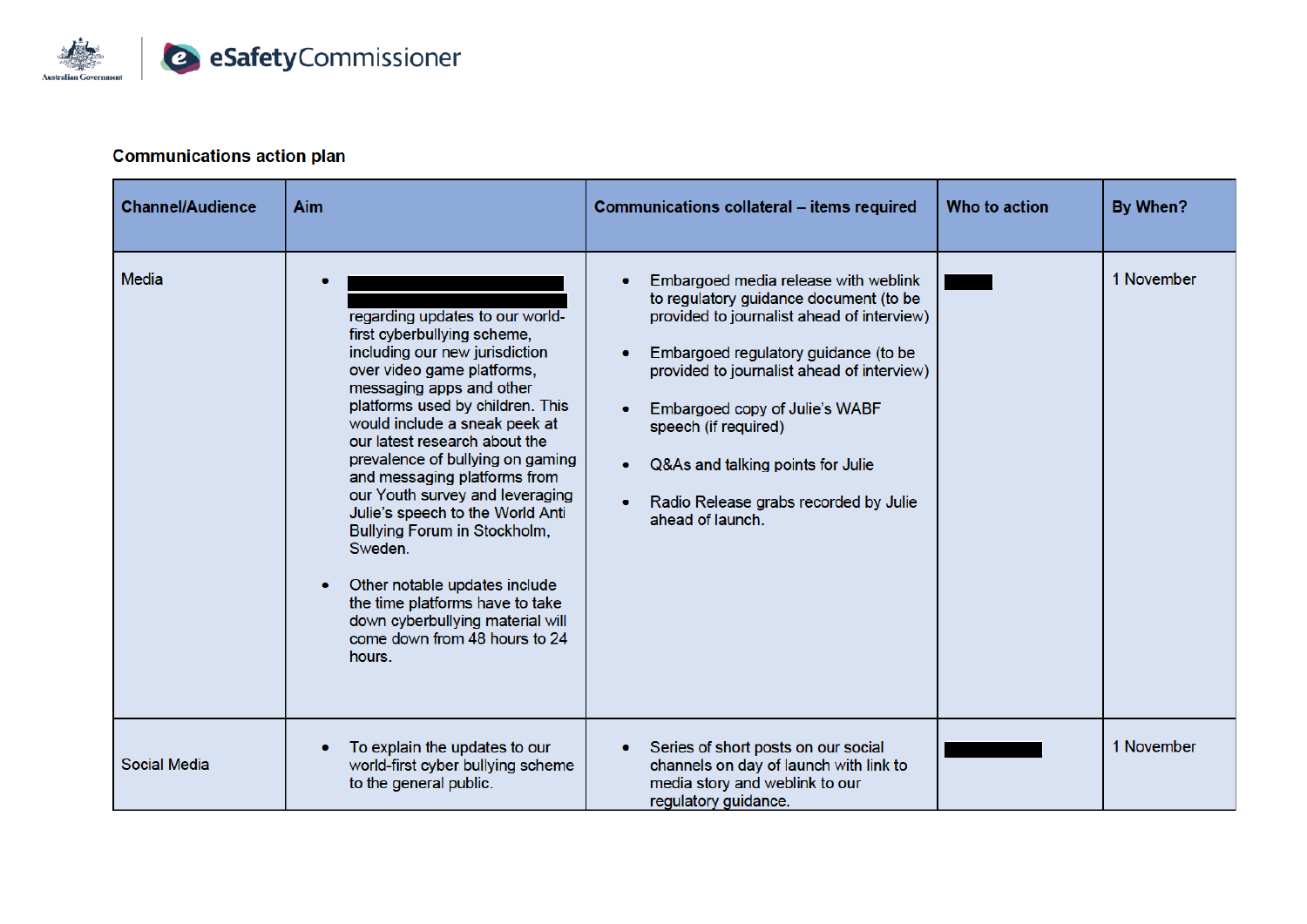

| <b>Channel/Audience</b>            | <b>Aim</b>                                                                                                                                                                                            | Communications collateral - items required     | Who to action              | By When?             |
|------------------------------------|-------------------------------------------------------------------------------------------------------------------------------------------------------------------------------------------------------|------------------------------------------------|----------------------------|----------------------|
|                                    |                                                                                                                                                                                                       |                                                |                            |                      |
| Website                            | To explain the updates to our<br>world-first cyber bullying scheme<br>to the general public.                                                                                                          |                                                |                            | 1 November           |
| Industry/stakeholder<br>engagement | To inform affected industry groups and<br>stakeholders of the new changes.<br>Could include:<br><b>Education departments</b><br>Parent groups<br>Trusted eSafety Providers (TEP) network<br>NGOs like | <b>EDM</b><br>$\bullet$<br>Regulatory guidance | land<br>cyberbullying team | Preferably<br>before |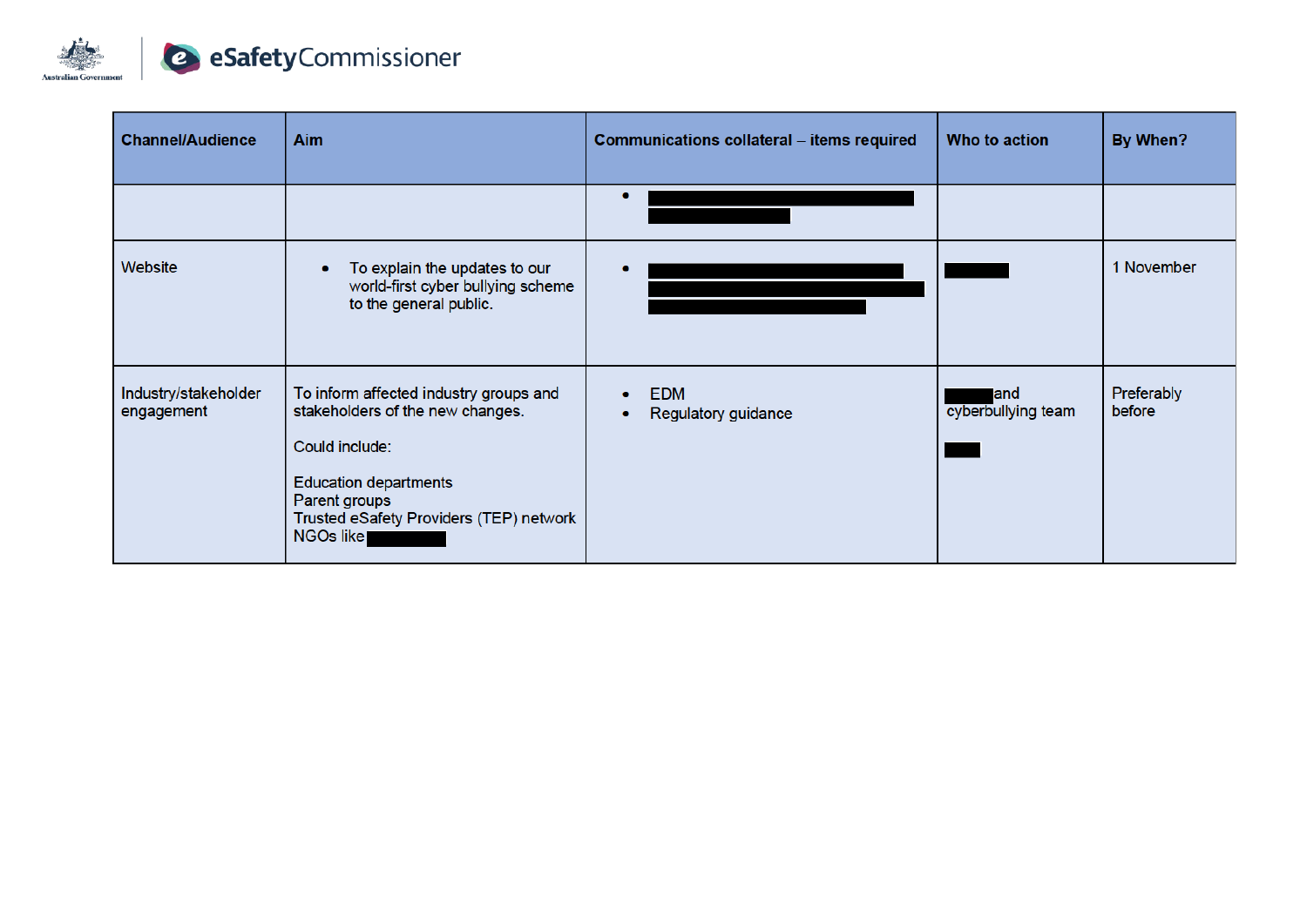

## **Media release**

## **EMBARGOED UNTIL 12.01am 1 November 2021**

**Australia continues to lead the world in helping kids stand up to online bullies**

Australia's world-first cyberbullying scheme is set to be significantly expanded to provide protection for children being bullied in online games and on private messaging platforms, according to new regulatory guidance released by the eSafety Commissioner today.

eSafety's current cyberbullying scheme, which is still the only one of its kind in the world, has been protecting Australian children from bullying on social media platforms for the past six years, but with the boom in online gaming and private messaging, updates to the scheme were needed.

The release of the new regulatory guidance comes as eSafety Commissioner Julie Inman Grant is set to give a landmark speech at the World Anti Bullying Forum in Stockholm, Sweden, outlining eSafety's core approach to the problem through education, regulation, and the promotion of systemic industry change to prioritise safety.

"Technology never stays still for long, and neither do kids, who are always moving on to the next popular game or app, so we need to keep pace," Ms Inman Grant said.

"We know that around 1 in 5 kids have experienced bullying when playing online games and the more social media and gaming profiles they have, the greater the risk they face of being bullied. New research we'll be releasing in early 2022 shows that 60% of children with up to 5 social media and gaming profiles report being bullied online. If they have 10 or more profiles this increases to 70%.

"Kids are now spending a large proportion of their lives online, whether it's watching TV, gaming, or chatting with friends through popular messaging platforms like WhatsApp and Discord. In fact, a third of our cyberbullying reports have occurred over encrypted private messaging platforms. These new updates allow us to help children in more places where they are spending their online time."

"Covid-19 has also turbo charged online bullying and last year we also saw a 30% increase in cyberbullying reports compared to 2019.

The updates to the cyberbullying scheme are a key part of Australia's new Online Safety Act and will also include a reduced timeframe platforms have to remove bullying content once they receive a notice from eSafety, down from 48 hours to 24.